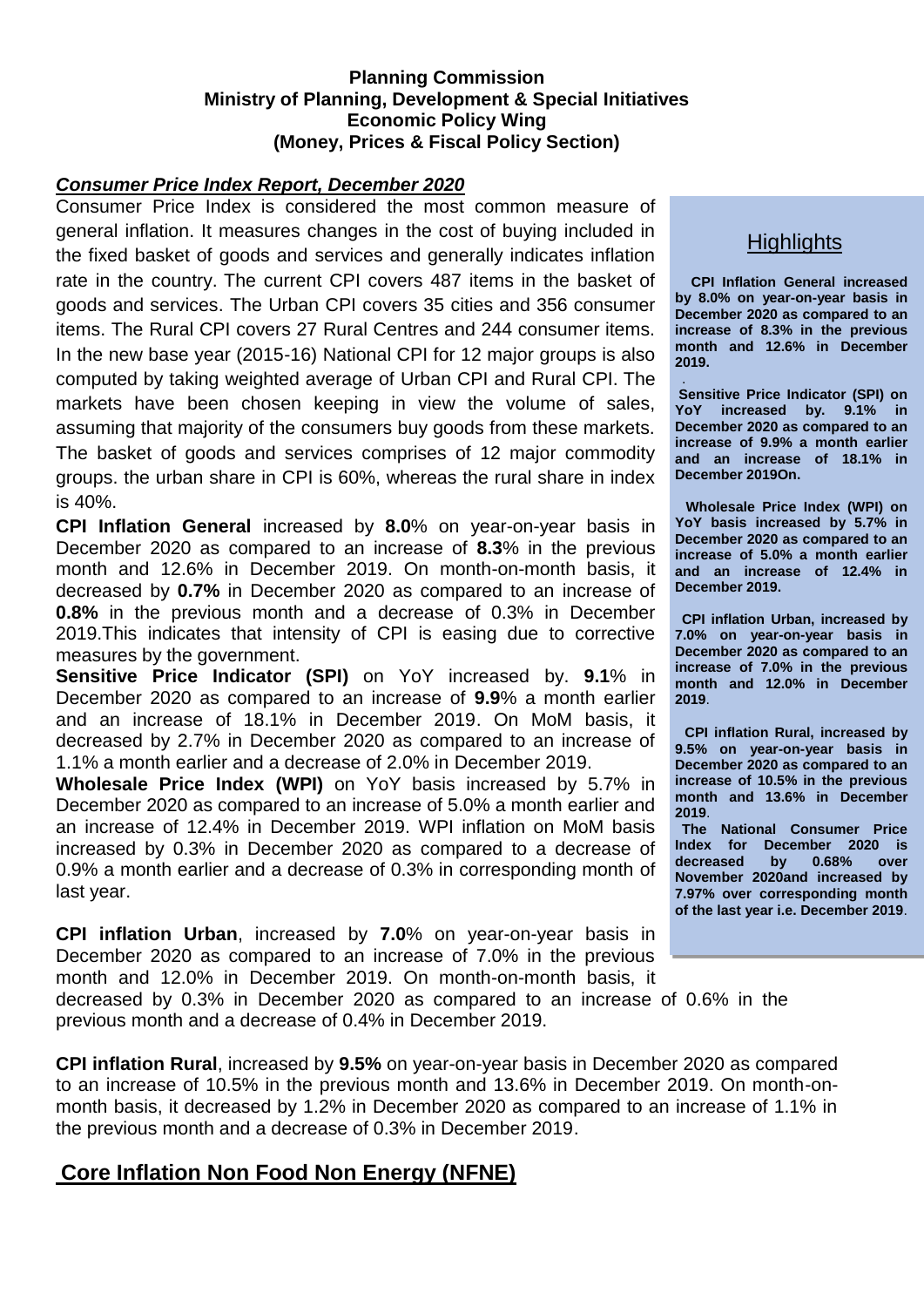**Non-food non-energy Urban CPI** increased by **5.6**% on (YoY) basis in December, 2020 as compared to an increase of 5.6% in the previous month and 7.5% in December, 2019. On (MoM) basis, it increased by 0.4% in December, 2020 as compared to increase of 0.3% in previous month, and an increase of 0.4% in corresponding month of last year.

**Non-food non-energy Rural CPI** increased by **7.7%** on (YoY) basis in December, 2020 as compared to an increase of 7.4% in the previous month and 8.1% in December, 2019. On (MoM) basis, it increased by 0.5% in December, 2020 as compared to an increase of 0.3% in previous month, and an increase of 0.3% in corresponding month of last year .

## **Core inflation (Trimmed**)

**Measured by 20% weighted trimmed mean Urban CPI,** increased by **6.2**% on (YoY) basis in December, 2020 as compared to 6.3% in the previous month and by 9.6% in December, 2019. On (MoM) basis, it increased by 0.4% in December, 2020 as compared to an increase of 0.2% in the previous month and an increase of 0.2% in corresponding month of last year.

**Measured by 20% weighted trimmed mean Rural CPI** increased by **8.8**% on (YoY) basis in December, 2020 as compared to 9.1% in the previous month and by 10.8% in December, 2019. On (MoM) basis, it increased by 0.6% in December, 2020 as compared to an increase of 0.4% in the previous month and an increase of 0.3% in corresponding month of last year.

| <b>INDEX</b>          |           | <b>Average July- December</b><br>% changes |           |           | <b>December over December</b><br>% changes |           |  |  |  |  |
|-----------------------|-----------|--------------------------------------------|-----------|-----------|--------------------------------------------|-----------|--|--|--|--|
|                       | 2020-2021 | 2019-2020                                  | 2018-2019 | 2020-2021 | 2019-2020                                  | 2018-2019 |  |  |  |  |
| <b>CPI (National)</b> | 8.63      | 11.11                                      | 5.96      | 7.97      | 12.63                                      | 5.37      |  |  |  |  |
| CPI(Urban)            | 7.31      | 10.98                                      | 6.29      | 6.97      | 12.01                                      | 5.90      |  |  |  |  |
| <b>CPI(Rural)</b>     | 10.63     | 11.30                                      | 5.47      | 9.49      | 13.58                                      | 4.58      |  |  |  |  |
| <b>SPI</b>            | 11.48     | 14.87                                      | 1.90      | 9.07      | 18.14                                      | 1.46      |  |  |  |  |
| <b>WPI</b>            | 4.44      | 13.31                                      | 16.90     | 5.67      | 12.37                                      | 16.46     |  |  |  |  |

# **Period Average and Y-o-Y % Change**

#### **The National Consumer Price Index for December 2020**

decreased by 0.68% over November 2020 and increased by 7.97% over corresponding month of the last year i.e. December 2019.Food Inflation urban stood at 12.6% over corresponding month of last year, on MOM basis it declined by 2.1%. Food inflation rural was recorded at 13.4% on YOY basis, however it declined by 3.4% on MOM basis. The table given below reveales that on average, each Pakistani spends 34.58% of his income on food and beverages, 23.63% on house rent, water, gas, electricity, and fuel, 8.6% on clothing and footwear, 6.92% on hoteling, 5.91% on transportation, 4.1% on furnishing and household equipment maintenance, 3.79% on education, 2.7% on health, 2.21% on communication, but the least it spends 1.59% of its income on recreation and culture.

| Table 1: Consumer Price Index (National) by Group of Commodities and Services (Base 2015-16) |                           |                 |                    |                    |                    |                              |                    |                                          |                    |  |  |  |  |  |
|----------------------------------------------------------------------------------------------|---------------------------|-----------------|--------------------|--------------------|--------------------|------------------------------|--------------------|------------------------------------------|--------------------|--|--|--|--|--|
| <b>No</b>                                                                                    | Group                     | Group<br>Weight |                    | <b>Indices</b>     |                    | % Change<br>Dec 2020<br>Over |                    | Impact<br>(In % points)<br>Dec 2020 Over |                    |  |  |  |  |  |
|                                                                                              |                           | $(\%)$          | <b>Dec</b><br>2020 | <b>Nov</b><br>2020 | <b>Dec</b><br>2019 | <b>Nov</b><br>2020           | <b>Dec</b><br>2019 | <b>Nov</b><br>2020                       | <b>Dec</b><br>2019 |  |  |  |  |  |
|                                                                                              | General                   | 100.00          | 140.86             | 141.83             | 130.45             | $-0.68$                      | 7.97               | $-0.68$                                  | 7.97               |  |  |  |  |  |
| 1.                                                                                           | Food & Non-alcoholic Bev. | 34.58           | 147.71             | 152.63             | 130.37             | $-3.23$                      | 13.30              | $-1.20$                                  | 4.60               |  |  |  |  |  |
|                                                                                              | Non-perishable Food Items | 29.60           | 145.38             | 146.28             | 124.97             | $-0.62$                      | 16.33              | $-0.19$                                  | 4.63               |  |  |  |  |  |
|                                                                                              | Perishable Food Items     | 4.99            | 161.53             | 190.28             | 162.44             | $-15.11$                     | $-0.56$            | $-1.01$                                  | $-0.03$            |  |  |  |  |  |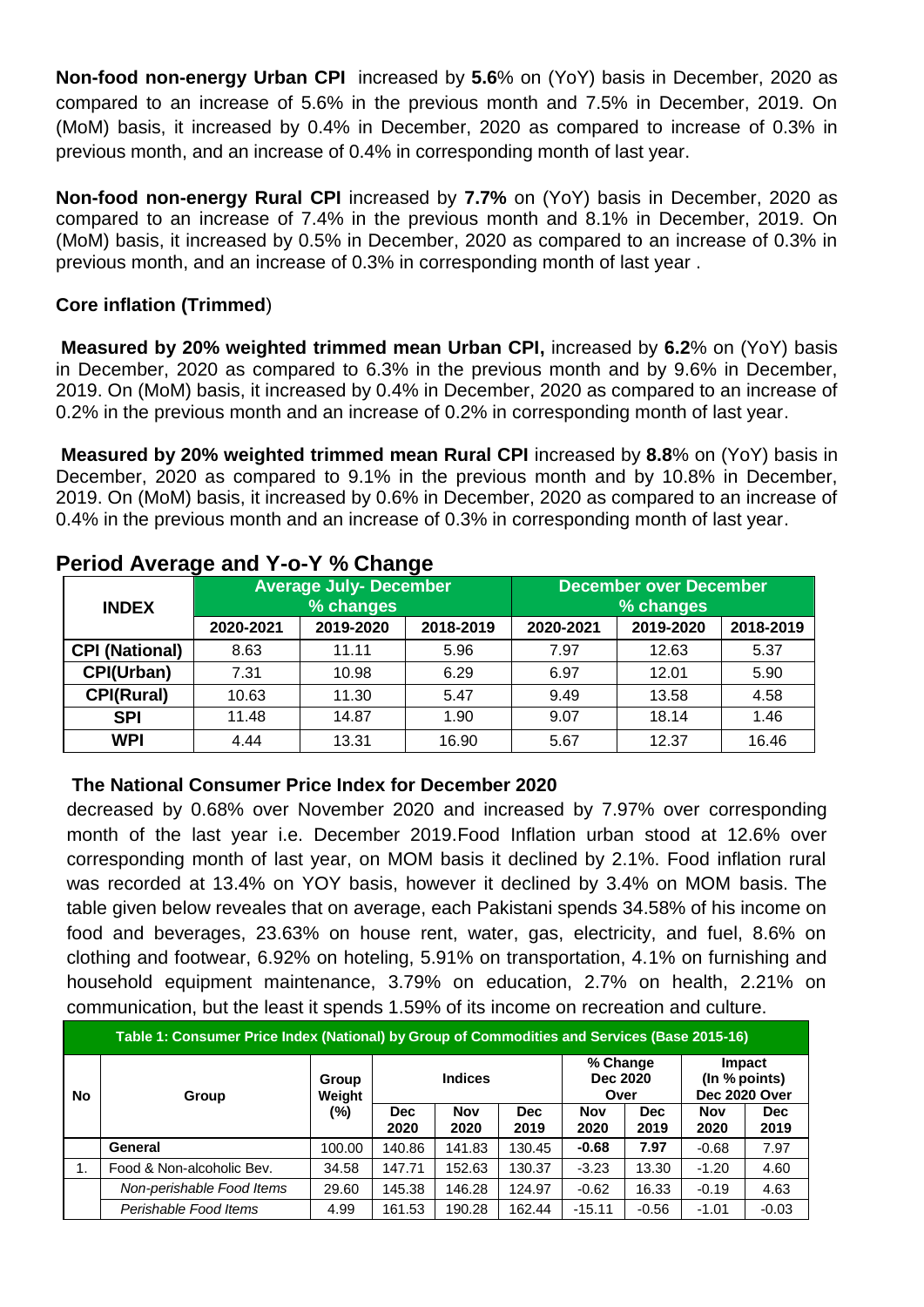| 2.             | Alcoholic Bev. & Tobacco                               | 1.02  | 143.64 | 143.42 | 135.48 | 0.16 | 6.02    | 0.00 | 0.06    |
|----------------|--------------------------------------------------------|-------|--------|--------|--------|------|---------|------|---------|
| 3.             | Clothing & Footwear                                    | 8.60  | 140.96 | 140.03 | 128.57 | 0.67 | 9.64    | 0.06 | 0.82    |
| $\mathbf{4}$ . | Housing, Water, Electricity,<br>Gas & Fuels            | 23.63 | 134.37 | 132.81 | 129.89 | 1.18 | 3.45    | 0.26 | 0.81    |
| 5.             | Furnishing & Household<br><b>Equipment Maintenance</b> | 4.10  | 135.35 | 134.62 | 125.72 | 0.54 | 7.66    | 0.02 | 0.30    |
| 6.             | Health                                                 | 2.79  | 147.64 | 146.35 | 136.60 | 0.88 | 8.08    | 0.03 | 0.24    |
| 7.             | Transport                                              | 5.91  | 138.91 | 136.68 | 143.91 | 1.63 | $-3.47$ | 0.09 | $-0.23$ |
| 8.             | Communication                                          | 2.21  | 107.46 | 107.42 | 106.92 | 0.04 | 0.51    | 0.00 | 0.01    |
| 9.             | <b>Recreation &amp; Culture</b>                        | 1.59  | 124.04 | 123.57 | 118.77 | 0.38 | 4.44    | 0.01 | 0.06    |
| 10.            | Education                                              | 3.79  | 143.71 | 143.71 | 141.95 | 0.00 | 1.24    | 0.00 | 0.05    |
| 11.            | <b>Restaurants &amp; Hotels</b>                        | 6.92  | 138.76 | 137.90 | 126.29 | 0.62 | 9.87    | 0.04 | 0.66    |
| 12.            | Miscellaneous                                          | 4.87  | 147.44 | 147.18 | 131.75 | 0.17 | 11.90   | 0.01 | 0.59    |

The **Urban Consumer Price Index** of **December 2020** decreased by 0.35% over November 2020 and increased by 6.97% over corresponding month of the last year .The following commodities witnessed variation in prices over last month,

## **Food Items**

**Prices Increased:** Eggs (15.67%), Spices (6.88%), Butter (6.75%), Dry fruits (4.57%), Vegetable ghee (3.07%), Cooking oil (2.2%) and Fish (1.51%).

**Prices Decreased:** Onions (29.12%), Tomatoes (27.12%), Vegetables (19.18%), Sugar (18.07%), Potatoes (13.12%), Wheat (4.00%), Fruits (1.85%) and Pulse gram (1.23%).

#### **Non-food Items**

**Prices Increased**: Electricity (5.96%), Transport services (5.07%), Hosiery (3.43%), Cleaning and laundering (2.74%), Motor vehicle accessories (2.06%), Woolen cloth (1.39%) and Drugs & medicines (1.29%).

**Decrease**: Personal Effects n.e.c. (0.66%)

**The Rural Consumer Price Index of December 2020** is decreased by 1.17% over November 2020 and increased by 9.49% over corresponding month of the last year i.e. December 2019.Top few commodities prices which varied from previous month are given below;

#### . **Food Items**

**Prices Increased**: Eggs(14.08%), Spices (4.19%), Cooking oil (3.71%), Chicken (3.21%), Vegetable ghee (3.13%), Mustard oil (2.63%), Fish (2.47%), Pulse Mash(2.01%) and Dry fruits (1.95%).

**Decreased**: Onions (31.45%), Sugar (23.04%), Tomatoes (19.82%), Vegetables (18.15%), Potatoes(16.61%), Wheat (3.91%), Wheat Flour (3.53%) and Fruits (1.49%).

#### **Non-food Items**

**Increased**: Electricity (5.96%), Woolen Readymade Garments(4.14%), Transport Services (3.03%), Construction Items (2.52%), Footwear (2.4%), Hosiery (2.03%) and Drugs & Medicines (1.47%

#### **Decreased**:

Personal Effects n.e.c. i.e. Gold Tezabi 24 Carett Silver Tezabi 24 Carett Wall Clock Quartz (Average Quality) Artificial Jewelry (Locket Set) (Average Quality)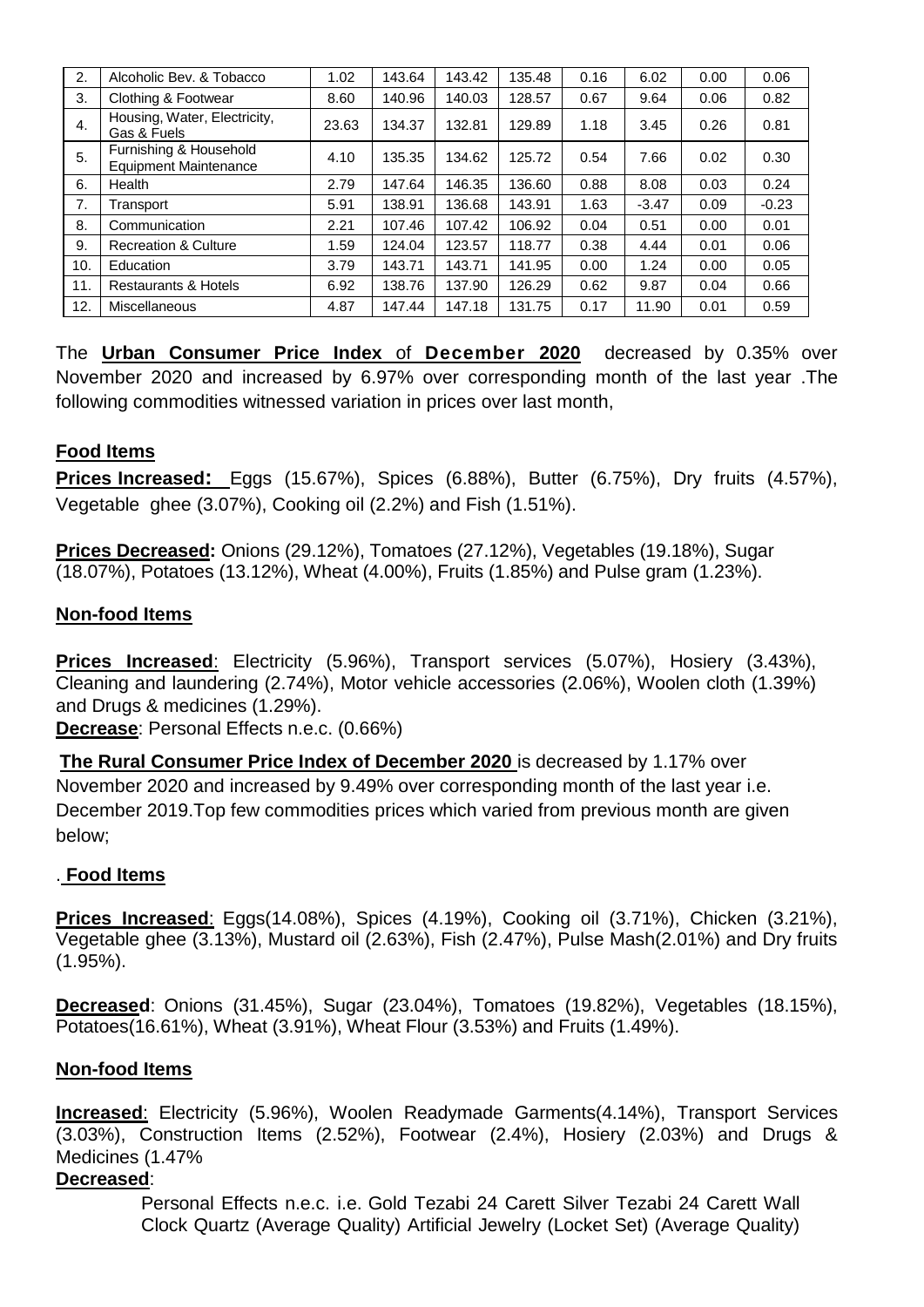|    | ltem            | Prices and Margins Comparison for December 2020 |        |       |                      |         |             |                     |        |      |                     |            |                    |                      |                 |      |                      |        |             |
|----|-----------------|-------------------------------------------------|--------|-------|----------------------|---------|-------------|---------------------|--------|------|---------------------|------------|--------------------|----------------------|-----------------|------|----------------------|--------|-------------|
| S# |                 | Islamabad<br>Punjab                             |        |       |                      |         |             | Sindh<br><b>KPK</b> |        |      |                     |            | <b>Balochistan</b> | Pakistan             |                 |      |                      |        |             |
|    |                 | Whole<br>sale                                   | Retail | %     | Margin Wholesa<br>le | Retail  | Margi<br>n% | Whole<br>sale       | Retail | n%   | Margi Wholesa<br>le | Retail     | %                  | Margin Wholesal<br>е | Retail          | %    | Margin Wholesa<br>le | Retail | Margi<br>n% |
| 1  | <b>Tomatoes</b> | 82                                              | 115    | 39.7  | 98                   | 116     | 18.8        | 74                  | 109    | 48.3 | 70                  | 74         | 4.7                | 76                   | 90 <sup>1</sup> | 18.0 | 85                   | 105    | 23.2        |
|    | 2 Garlic        | 135                                             | 261    | 93.4  |                      | 176 222 | 26.4        | 234                 | 267    | 14.3 | 180                 | 213        | 18.3               | 270                  | 290             | 7.4  | 201                  | 237    | 17.8        |
| 3  | Apple           | 60                                              | 131    | 119.8 | 69                   | 115     | 66.9        | 73                  | 120    | 63.1 | 91                  | 108        | 19.4               | 100                  | 120             | 19.8 | 77                   | 117    | 52.5        |
| 4  | <b>Onions</b>   | 41                                              | 69     | 67.6  | 40                   | 55      | 35.9        | 33                  | 53     | 58.8 | 47                  | 60         | 26.6               | 46                   | 55              | 19.3 | 39                   | 54     | 39.1        |
| 5  | <b>Banana</b>   | 68                                              | 129    | 89.4  | 60                   | 69      | 15.8        | 40                  | 54     | 35.7 | 59                  | 66         | 10.9               |                      | 59              |      | 52                   | 64     | 22.5        |
| 6  | <b>Masoor</b>   | 132                                             | 178    | 34.5  | 132                  | 156     | 18.1        | 133                 | 147    | 10.9 | 135                 | 157        | 16.0               | 152                  | 160             | 5.2  | 135                  | 156    | 16.1        |
| 7  | Besan, Ba       | 126                                             | 164    | 30.4  | 117                  | 140     | 20.3        |                     | 148    | 25.0 | 130                 | 152        | 16.9               | 166                  | 175             | 5.4  | 121                  | 148    | 22.6        |
| 8  | Gram,           | 132                                             | 165    | 25.0  | 115                  | 135     | 17.7        | 122                 | 143    | 17.1 | 126                 | 140        | 11.0               | 166                  | 175             | 5.4  | 120                  | 143    | 18.5        |
| 9  | <b>Beef</b>     | 492                                             | 558    | 13.5  | 431                  | 469     | 8.8         | 466                 | 466    |      | 387                 | 400        | 3.5                | 455                  | 475             | 4.4  | 436                  | 456    | 4.5         |
|    | 10 Potatoes     |                                                 | 77     |       |                      | 68      |             | 38                  | 57     | 51.3 |                     | 67         |                    | 56                   | 65              | 15.9 | 41                   | 64     | 55.5        |
|    | 11 Mash         | 211                                             | 267    | 26.6  | 220                  | 251     | 14.0        | 208                 | 227    | 9.1  | 218                 | 235        | 7.5                | 262                  | 270             | 3.0  | 218                  | 238    | 9.4         |
|    | 12 Moong        | 201                                             | 242    | 20.4  |                      | 189 222 | 17.3        | 200                 | 237    | 18.6 | 201                 | 203        | 1.2                | 252                  | 260             | 3.2  | 200                  | 230    | 15.1        |
|    | 13 Fish Rahu    | 145                                             | 385    | 165.7 |                      | 202 291 | 44.2        | 270                 | 357    | 32.0 | 210                 | 269        | 28.1               |                      | 455             |      | 224                  | 325    | 45.0        |
|    | 14 Mutton       | 1037                                            | 1145   | 10.4  |                      | 896 976 | 9.0         | 933                 | 947    | 1.6  | 810                 | 787        |                    | 970                  | 1097            | 13.1 | 902                  | 945    | 4.8         |
|    | 15 Wheat Fld    | 43                                              | 43     | 1.7   | 48                   | 53      | 9.9         | 56                  | 58     | 3.7  | 55                  | 58         | 5.3                | 63                   | 63              |      | 53                   | 56     | 5.9         |
|    | 16 Fresh Mill   | 107                                             | 120    | 12.9  | 81                   | 94      | 16.0        | 98                  | 110    | 12.2 | 104                 | 111        | 6.7                | 110                  | 120             | 9.1  | 90                   | 102    | 13.3        |
|    | 17 Tea, Liptd   | 213                                             | 230    | 8.1   | 211                  | 230     | 8.9         | 216                 | 227    | 5.5  | 215                 | 230        | 7.0                | 205                  | 230             | 12.2 | 212                  | 228    | 7.6         |
|    | 18 Wheat Fld    | 74                                              | 79     | 6.7   | 66                   | 71      | 7.9         | 63                  | 67     | 5.4  | 71                  | 66         |                    | 64                   | 65              | 1.6  | 65                   | 67     | 2.2         |
|    | 19 Eggs Farm    | 184                                             | 196    | 6.5   | 188                  | 192     | 2.3         | 184                 | 195    | 6.1  | 196                 | 202        | 2.9                | 200                  | 215             | 7.5  | 189                  | 194    | 2.7         |
|    | 20 Sugar        | 74                                              | 87     | 17.1  | 75                   | 81      | 9.3         | 73                  | 79     | 8.7  | 78                  | 81         | 3.9                | 71                   | 80              | 12.7 | 74                   | 82     | 10.2        |
|    | 21 MilkPak      | 143                                             | 155    | 8.6   | 146                  | 156     | 6.9         | 145                 | 150    | 3.5  | 150                 | 155        | 3.3                |                      | 160             |      | 146                  | 153    | 5.0         |
|    | 22 Chicken      | 199                                             | 223    | 12.0  |                      | 212 218 | 2.4         | 235                 | 252    | 7.3  | 221                 | <b>230</b> | 4.3                | 240                  | 255             | 6.3  | 222                  | 236    | 6.3         |
|    | 23 Wheat Fl     | 840                                             | 864    | 2.9   |                      | 848 904 | 6.6         | 1140                | 1130   |      | 860                 | 1024       | 19.1               | 1255                 | 1255            |      | 981                  | 1017   | 3.7         |
|    | 24 Wheat        | 570                                             | 533    |       |                      | 533 544 | 2.1         | 511                 | 531    | 3.8  | 516                 | 521        | 0.9                |                      | 565             |      | 524                  | 548    | 4.6         |

# Suitcase Ragzine (Average Quality) Trunk Medium Size (Average Quality)Purse Ladies Medium Size (Average Quality) (1.29%)

The above table shows province wise margin comparison of wholesale and consumer prices, the comparison reveals that in most of items margins are higher in Islamabad, whereas these are lower in Baluchistan. This difference requires attention of administrative authorities and provincial governments to maintain strict check on wholesale and retail markets to relieve burden of inflation on masses

#### **GLOBAL COMMODITY PRICE TREND**

In energy commodities, crude oil average price for December 2020 increased from \$42.3/bbl to \$48.7/bbl. Natural Gas Index raised to 63.3% in December 2020 from 59.1 index points in November 2020.

In non-energy commodities, global average price of Tea fell from \$ 2.80 to \$2.65 in December 2020, Palm Oil increased from \$918 Mt to \$979 Mt during December 2020, Wheat US HRW unchanged to \$203.8Mt during December 2020 and Wheat US SRW increased from \$ 247.9 Mt to \$ 251.2Mt. Sugar world price remained unchanged to \$ 0.31 per kg in December (around Rs. 50 per Kg), Cotton price increased from \$1.71 per kg to \$1.79 per kg, global price of Chicken Meat during December increased from \$ 1.70 per kg to \$ 1.81 per kg (Rs. 290.55); Beef Meat remained unchanged to \$ 4.40 per kg in the month of December, 2020.

#### **CONCLUSION**

The national Consumer Price Index (CPI) of December decelerated to 8.0% over the corresponding month of last year. In December 20, it was down by 0.7%t from November 20 – first time it's negative since April 20. The supply chain has improved which brought down